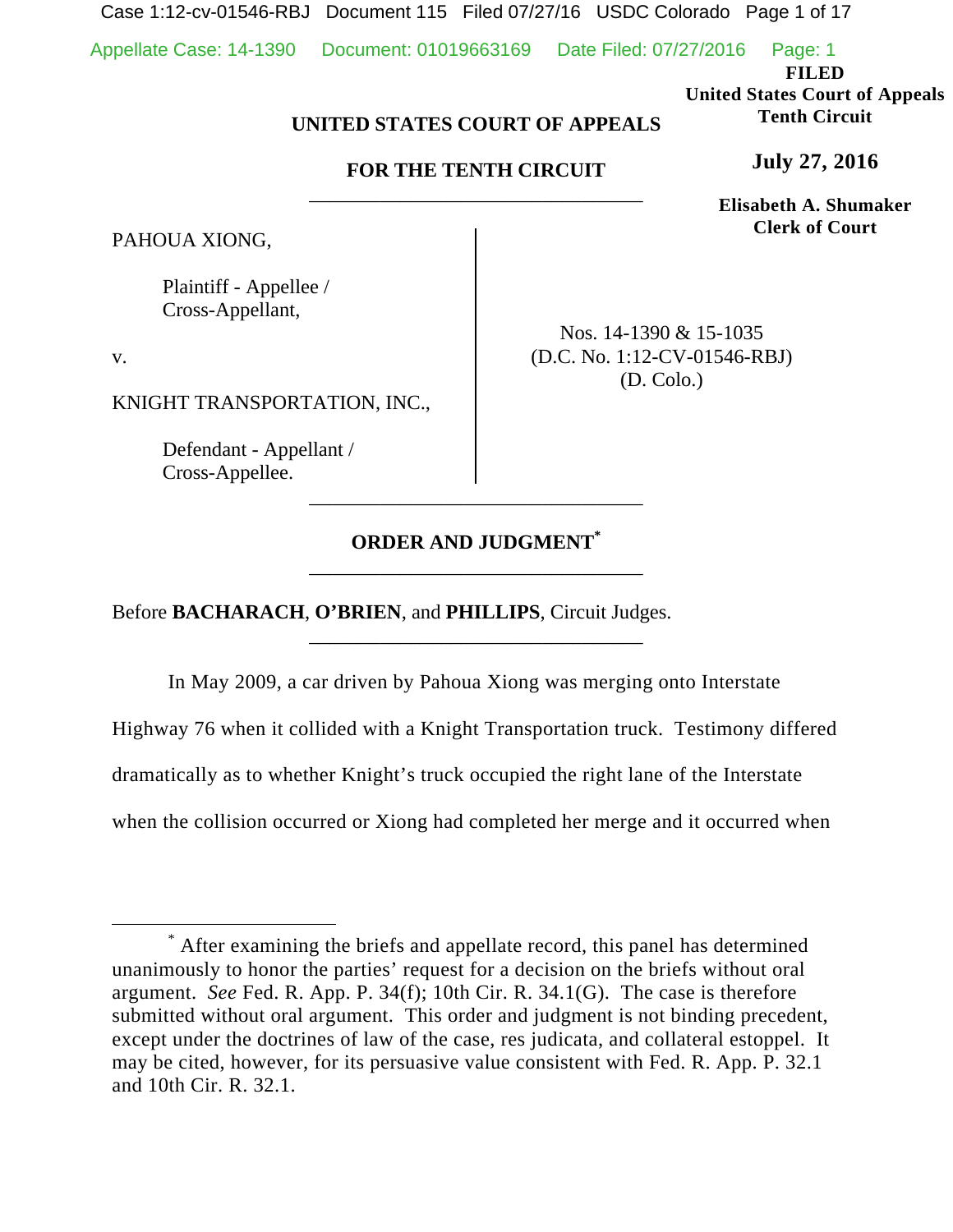the truck moved from the middle lane to the right. The collision forced Xiong's car into the median where it overturned multiple times.

The jury apportioned fault at 40 percent to Xiong and 60 percent to Knight; its allocation of fault is not at issue here. Knight claims: (1) its motion for new trial (insufficient evidence to support the jury's award of damages) should have been granted, and (2) evidence regarding a similar lawsuit brought by Xiong (another collision) ought not to have been limited. The second suit involved injuries she suffered in a September 2010 car accident. Xiong cross-appeals from the denial of her motion for costs under Colo. Rev. Stat. § 13-17-202. We affirm.<sup>1</sup>

## **I**

### **A**

Xiong suffered a compression fracture in her spine at T-11 (lower middle back) as a result of the accident. She was in the hospital for five days. Her doctors encouraged physical therapy but Xiong failed to follow through. Instead, she repeatedly and successfully sought painkillers. Some evidence suggested her subjective complaints of pain were not supported by objective manifestations of injury, such as a limited range of motion. But other evidence — mostly her testimony and that of her family members — indicated her activities were limited by the injuries. In May 2010, she visited a clinic for unrelated reasons and reported her pain level to be 2 (on a 10-point scale). A month later, however, she reported

<sup>&</sup>lt;u>1</u> <sup>1</sup> Our jurisdiction derives from 28 U.S.C. § 1291.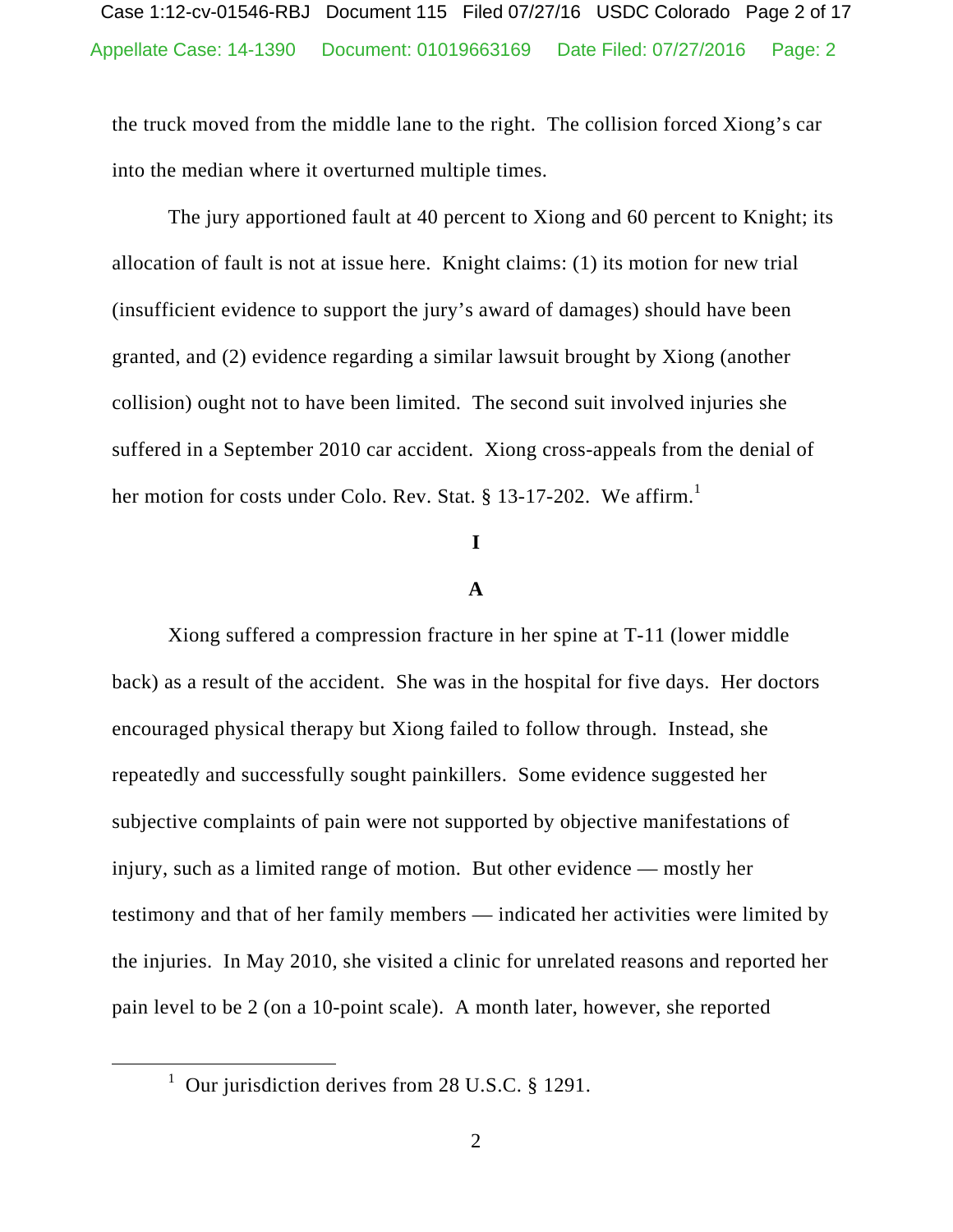# Appellate Case: 14-1390 Document: 01019663169 Date Filed: 07/27/2016 Page: 3 Case 1:12-cv-01546-RBJ Document 115 Filed 07/27/16 USDC Colorado Page 3 of 17

level-10-pain and a need for Percocet, which was prescribed. By July, she claimed to be taking 5 to 6 Percocet tablets a day, but a drug test revealed no opiates in her system. Her physician's assistant (PA) found the anomaly to be "contradictory." Aplt. App. Vol. 2 at 499.

As a result of Xiong's September 2010 motor vehicle accident, she filed a second lawsuit. As with the cause of the collision, testimony conflicted over whether the second accident exacerbated her injuries from the first. The testimony of the PA treating her after the second accident attributed only 20% of her pain to the second accident and predicted she will experience lasting limitations in her work and social activities. The orthopedic surgeon she called testified to her need for surgery to fix the T-11 issues and credited that need directly to the first accident. The recommended surgery had not been done at the time of this trial; Xiong told the jury she could not afford it. Conversely, an orthopedic spine surgeon called as an expert by Knight, Dr. Brian Reiss, said his examination of Xiong revealed her fracture to be well-compensated for by the rest of her spine and, without the second accident, the only course of necessary treatment would have been an exercise program.

In total, Xiong sought \$95,108.67 in medical expenses, detailed in her compilation of medical expenses, which was admitted as an exhibit. In tabulating the expenses, she alone decided what medical bills pertained only to the second accident and removed them from the compilation. A medical billing specialist put the cost of the recommended spinal surgery at \$173,673.10. On this state of the evidence and more, the jury awarded Xiong \$832,000, consisting of \$282,000 for pain and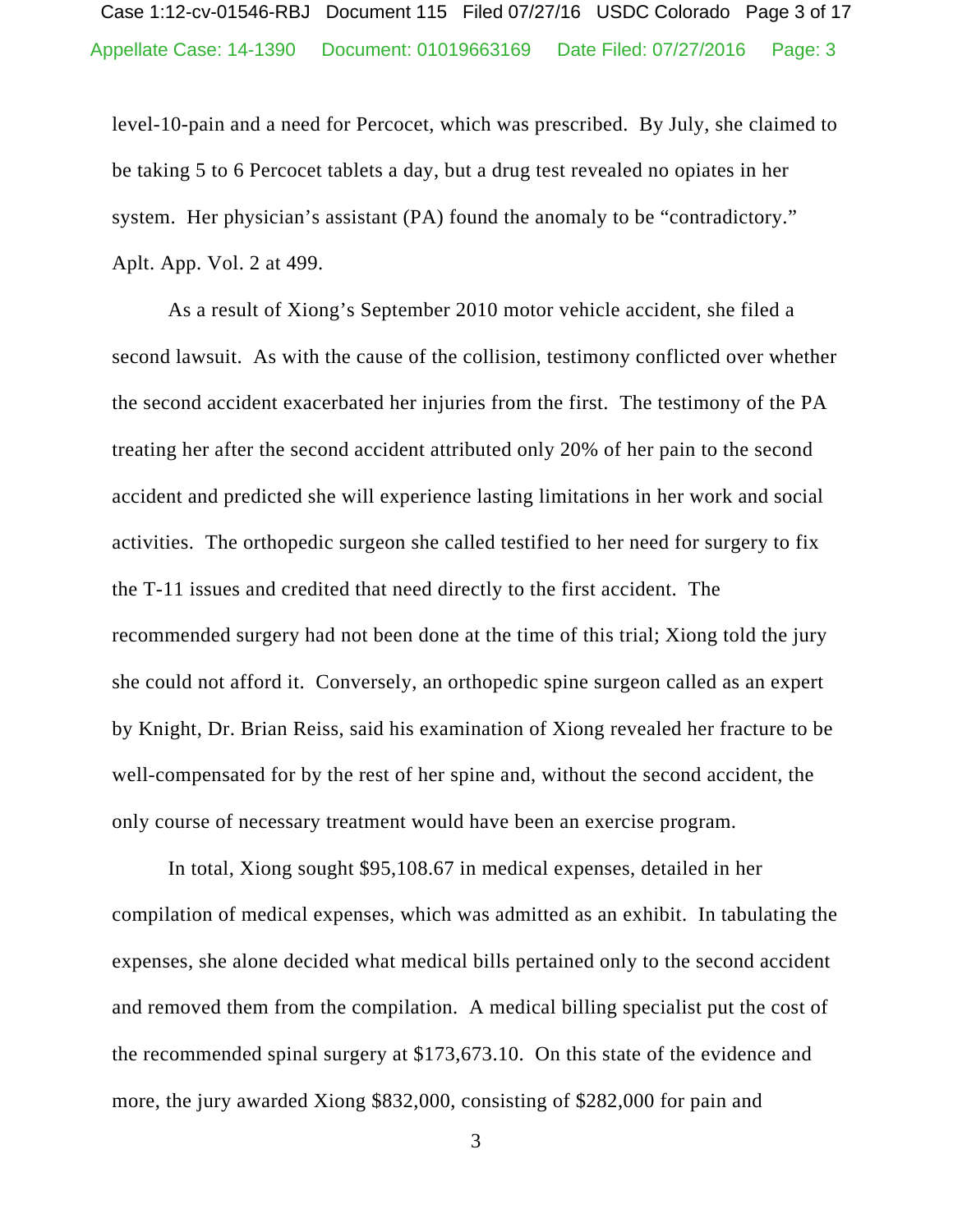suffering, \$268,000 for economic loss including past and future medical expenses, and \$282,000 for physical impairment. In accordance with its determination on fault, the jury reduced these awards by 40 percent, resulting in a net \$499,200 pre-interest verdict.

After the trial, a paralegal employed by Knight's counsel found a photograph of Xiong on her cousin's Facebook page, which led to the discovery of photographs of Xiong smiling with friends at homes, restaurants, a wedding, and what appear to be clubs, as well as what appears to be on a trip to Las Vegas. $^2$  Aplt. App. Vol. 1 at 162–84. Knight moved for a new trial, and later hired a private investigator to follow Xiong and record her daily activities.

In Knight's new trial motion, it claimed there was insufficient evidence to support the jury's determination of damages and the new evidence (discovered after trial) showed Xiong to have perpetrated fraud on the court. In a thorough opinion, the district judge denied the motion. The jury "certainly could have assigned lower dollar values" to Xiong's pain and impairment, he said, but Knight's argument that the verdict was wholly unsupported by the record was unpersuasive. *Xiong v. Knight Transp., Inc*., 77 F. Supp. 3d 1016, 1021–22 (D. Colo. 2014). He then addressed Knight's three bases for its argument: (1) an affidavit of Knight's counsel detailing a number of witnesses who testified to Xiong's lack of pain or impairment; (2) one medical record; and (3) the Facebook photographs found by a Knight's paralegal

 $\frac{1}{2}$  $\alpha$  Apparently, the photographs were theretofore unknown to Knight because Xiong's Facebook page is under "Pahouna Xiong" instead of "Pahoua Xiong."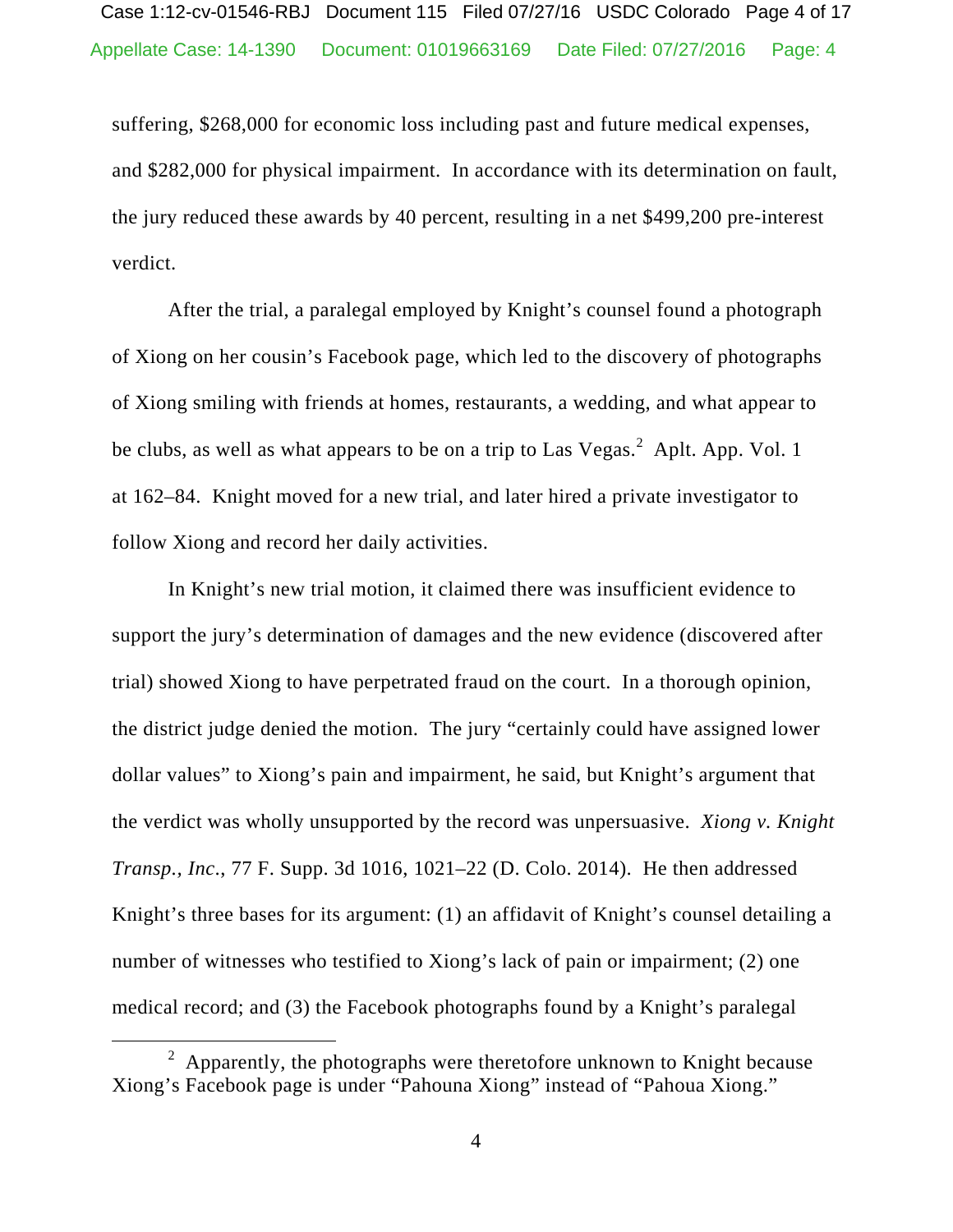# Appellate Case: 14-1390 Document: 01019663169 Date Filed: 07/27/2016 Page: 5 Case 1:12-cv-01546-RBJ Document 115 Filed 07/27/16 USDC Colorado Page 5 of 17

(discussed above). The judge was not impressed with Counsel's affidavit summarizing the evidence, saying such a summary was not the "appropriate way to call the Court's attention to trial testimony," as it included no citations to the trial transcript. *Id*. at 1022. And, he noted, the single medical record Knight attached did not assign severe pain to Xiong at the time, but the doctor nevertheless assessed her with chronic pain due to injuries at T-11. He also rejected Knight's suggestion of unnecessary surgery, (because Xiong had yet to have it done) based on the impecunious circumstances she related in her trial testimony. Finally, as to the social media photographs, which did "little to support [Knight] in any event," he concluded the new evidence could have been discovered before trial and Knight offered no justification for its failure to develop it earlier. *Id*. at 1022–23. Addressing Knight's alternative request for remittitur, he observed that the jury was properly instructed, without objection, on how it should treat the damage evidence as to each of the accidents as well her (claimed) failure to mitigate damages.

#### **B**

During opening statements, Knight's counsel attempted to speak about the second accident and the resulting lawsuit to recover damages from those defendants. Xiong's objection to the mention of the second complaint being filed was overruled. At the end of the day, Xiong renewed her objection to mentioning the specifics of the second lawsuit, arguing such information was irrelevant to the jury's determination in this case and any probative value was outweighed by its prejudicial effect under Federal Rule of Evidence 403. In the ensuing colloquy, Knight's position was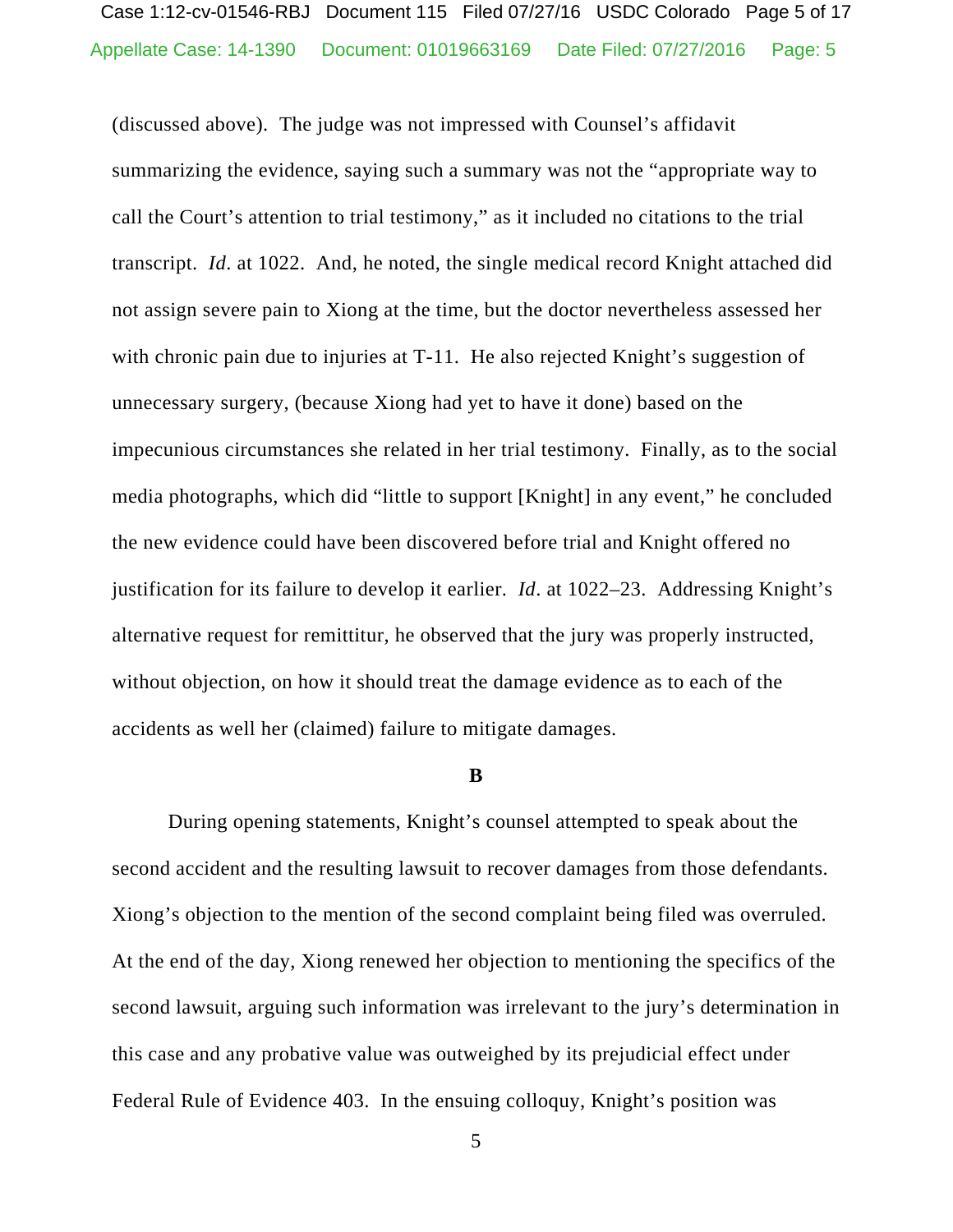revealed — the specifics of the second lawsuit were relevant as to the "motive of the witness," specifically "to show that she's a suit filer." Aplt. App. Vol. 2 at 281. This time the judge sustained the objection, saying "all they need to know is that there's another accident and there's another lawsuit, and that will be where we stop." *Id*.

#### **C**

Xiong moved for \$40,216.07 in actual costs under Colo. Rev. Stat. § 13-17-202, which allows a plaintiff to be awarded costs if she makes a timely settlement offer lower than the final judgment. On May 28, 2014, about two years into the litigation, Xiong's counsel sent an email to Knight's counsel addressing a number of subjects. It included this phrase: "I want to provide you with a demand and follow up with you on a couple of stipulations. My client has given me the authority to make a demand to settle her case for \$675,000.00." Aplt. App. Vol. 1 at 114. Counsel then went on to discuss mediations and stipulations. The judge denied Xiong's motion for costs because the passive voice used in the "offer," along with the lack of a request for a response, indicated the absence of a settlement offer for purposes of the costs statute.

#### **II**

According to Knight the evidence is insufficient to support (1) the \$282,000 awards for pain and suffering and physical impairment, (2) all of Xiong's past medical expenses (because some should be attributed to the second accident), and (3) the estimated costs of future medical expenses relating to the anticipated surgery. Knight also thinks it is entitled to a new trial in light of the new evidence it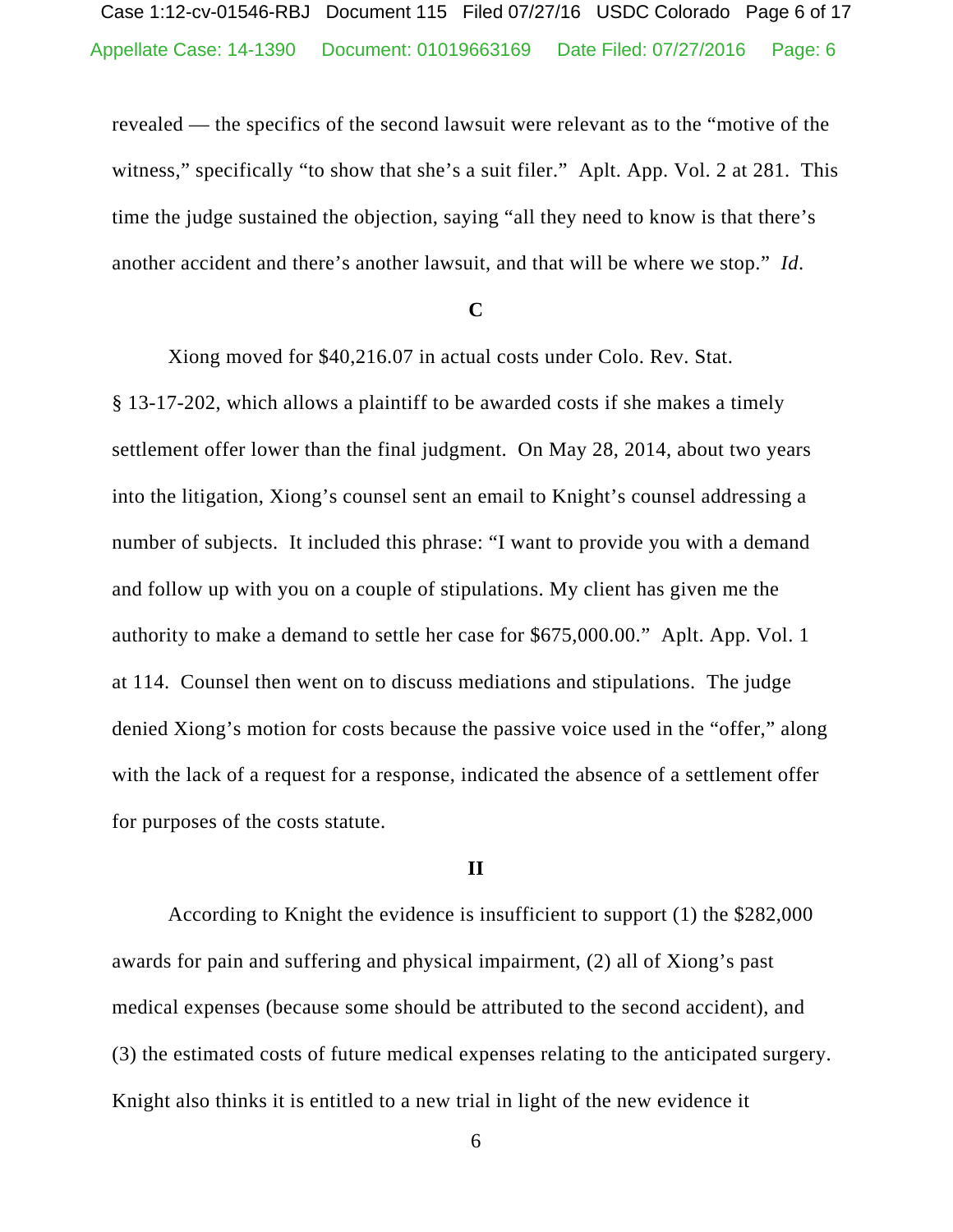presented. Finally, Knight maintains evidence about Xiong's other lawsuit should have been allowed. We cannot agree with any of those propositions.

### **A**

We review the denial of a motion for new trial or remittitur for a manifest abuse of discretion. *Blanke v. Alexander*, 152 F.3d 1224, 1235–36 (10th Cir. 1998). Defendants "bear the heavy burden of demonstrating that the verdict was clearly, decidedly, or overwhelmingly against the weight of the evidence." *Id*. at 1236 (internal quotation marks omitted). "Under this standard, the jury's award is inviolate unless we find it so excessive that it shocks the judicial conscience and raises an irresistible inference that passion, prejudice, corruption, or other improper cause invaded the trial." *M.D. Mark, Inc. v. Kerr-McGee Corp*., 565 F.3d 753, 766 (10th Cir. 2009) (internal quotation marks omitted). "A district court abuses its discretion in ordering a remittitur when the size of the verdict turns upon conflicting evidence and the credibility of witnesses." *Prager v. Campbell Cty. Mem'l Hosp*., 731 F.3d 1046, 1061–62 (10th Cir. 2013) (internal quotation marks omitted).

 To be sure, Knight's arguments raise questions about the severity of Xiong's injuries. Substantial record evidence would support either a favorable or unfavorable view of them, especially under our very deferential abuse-of-discretion standard. *See Prager*, 731 F.3d at 1054 ("[I]n many cases there will be a range of possible outcomes the facts and law at issue can fairly support; . . . we will defer to the district court's judgment so long as it falls within the realm of these rationally available choices." (internal quotation marks omitted)).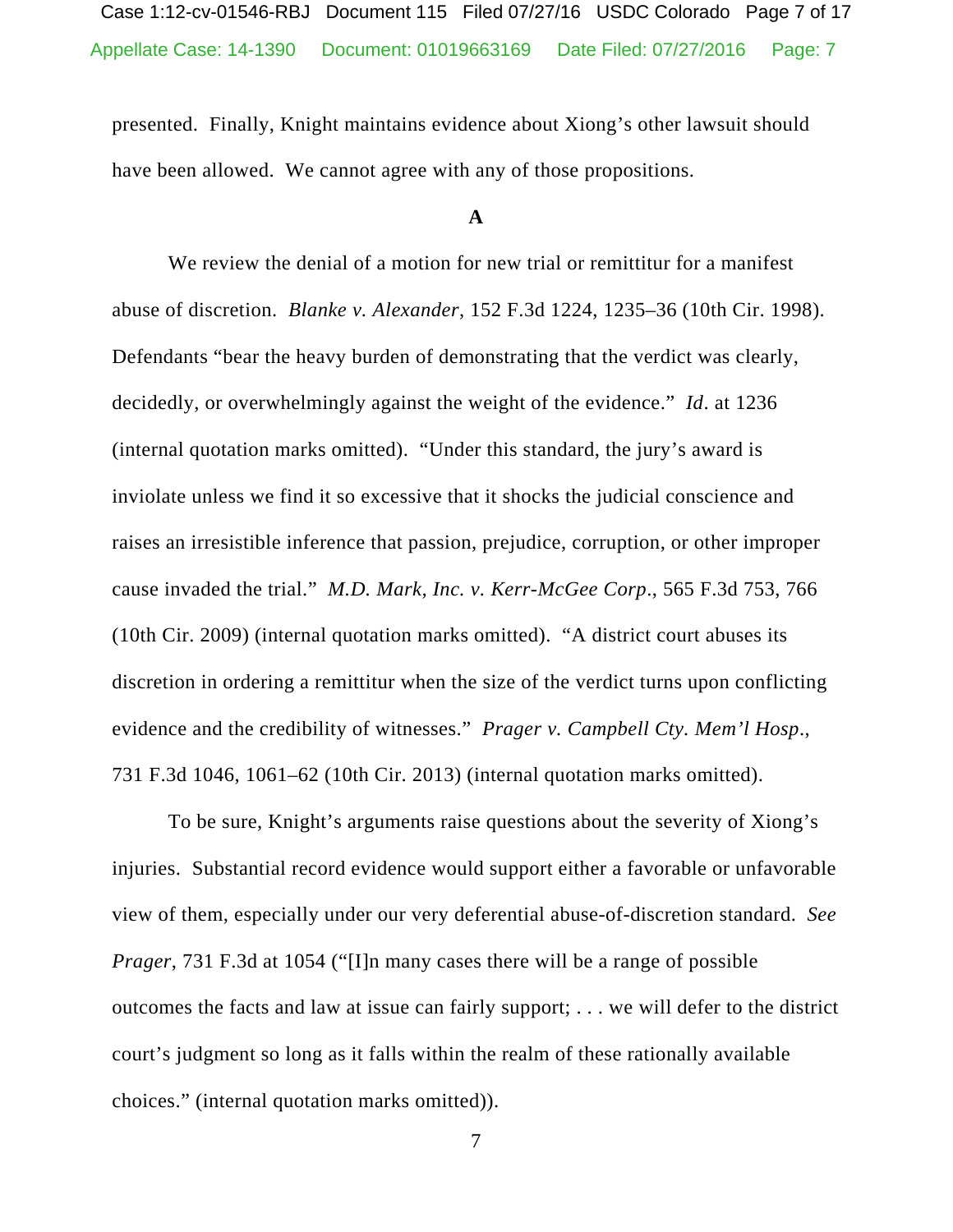In challenging the \$282,000 award for pain and suffering and physical impairment, Knight goes on at great length, pointing to evidence demonstrating the absence of significant pain. But, unlike economic-loss or expense damages, "general damages for pain and suffering, such as those [at issue] here, are not susceptible to proof by a set dollar amount." *Blanke*, 152 F.3d at 1237. Our standard for pain-and-suffering damages is even more deferential than our standard for economic damage determinations. The jury heard the evidence Knight cites, but it also heard Xiong's contrary testimony about the great pain she suffered at various times after the first accident. Add to that the pain testimony of her doctors. The trial judge took note of the competing evidence. The award is not so excessive as to raise an inference of passion, prejudice, or impropriety, and thus does not shock our collective conscience.

As for the physical impairment damages, Knight essentially argues: (1) Xiong's impairment was not very severe and (2) it was made worse by her failure to take remedial steps, such as physical therapy. Any failure to mitigate damages is an affirmative defense, about which the jury was instructed. But Knight does not (and did not) challenge the instructions. As we are unable to find fault in the jury's determination with respect to these damages, we have no reason to second guess the trial judge's refusal to order a new trial or a remittitur.

In challenging the \$268,000 in economic damages for medical expenses, Knight takes issue with the medical necessity of the future spinal surgery. Its argument can be simply stated: Xiong has not had the surgery, so it must not be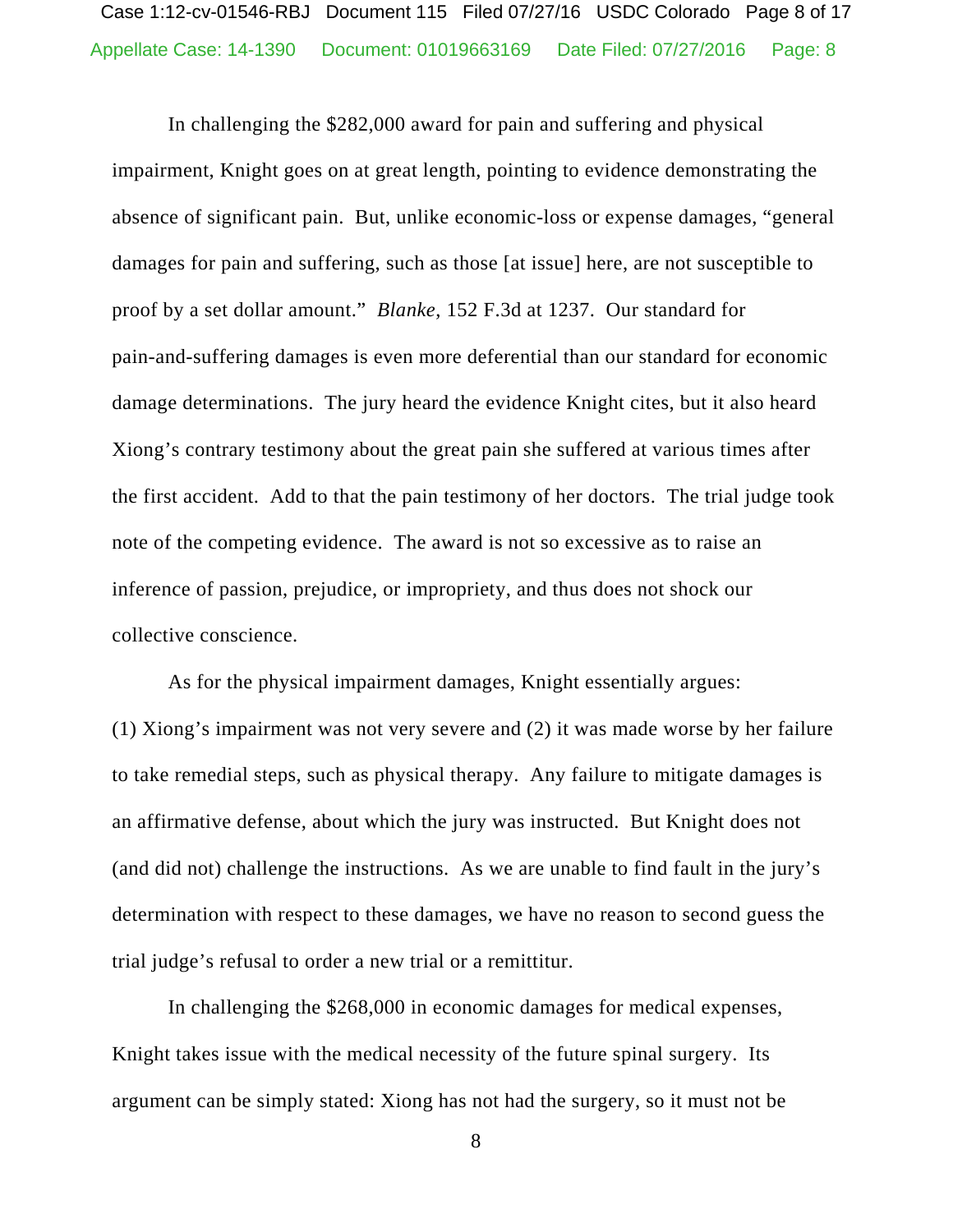medically necessary and, accordingly, cannot be included in future medical expenses. Knight also tells us any reasonable person would elect conservative management, calling for physical therapy before having back surgery. Such is a failure-to-mitigate argument about which the jury was instructed. As the trial judge noted, "insofar as the defendant alleges that [Xiong] is not in pain because she has not had the surgery, [Xiong] was questioned about this alleged discrepancy at trial. The plaintiff explained that she did not elect to have the surgery because she was unable to afford it." *Xiong*, 77 F. Supp. 3d at 1022. We see no legal reason to reverse his decision. Xiong's failure to undergo recommended surgery has little to do with its medical necessity, especially in light of her testimony about her impecunious circumstances. According to trial testimony, her orthopedic surgeon thought the surgery would be helpful while Knight's expert considered it to be unnecessary. The jury had divergent evidence from which to choose in deciding an issue committed to its judgment. We see no proper reason to disturb it.

Knight also complains about the evidence pertaining to Xiong's past medical expenses, claiming: for the medical expenses occurring after the second accident, some records are too ambiguous to permit an assignment to the first or second accident and, because Xiong has the burden of proof, they cannot properly be attributed to the first accident. But it did not raise the argument to the district judge.<sup>3</sup>

 $\frac{1}{3}$  $3$  Though we may entertain forfeited theories on appeal if the district court's decision is "plainly erroneous," *Richison v. Ernest Grp.*, 634 F.3d 1123, 1128 (10th Cir. 2011), Knight has failed to argue plain error, which "marks the end of the (continued)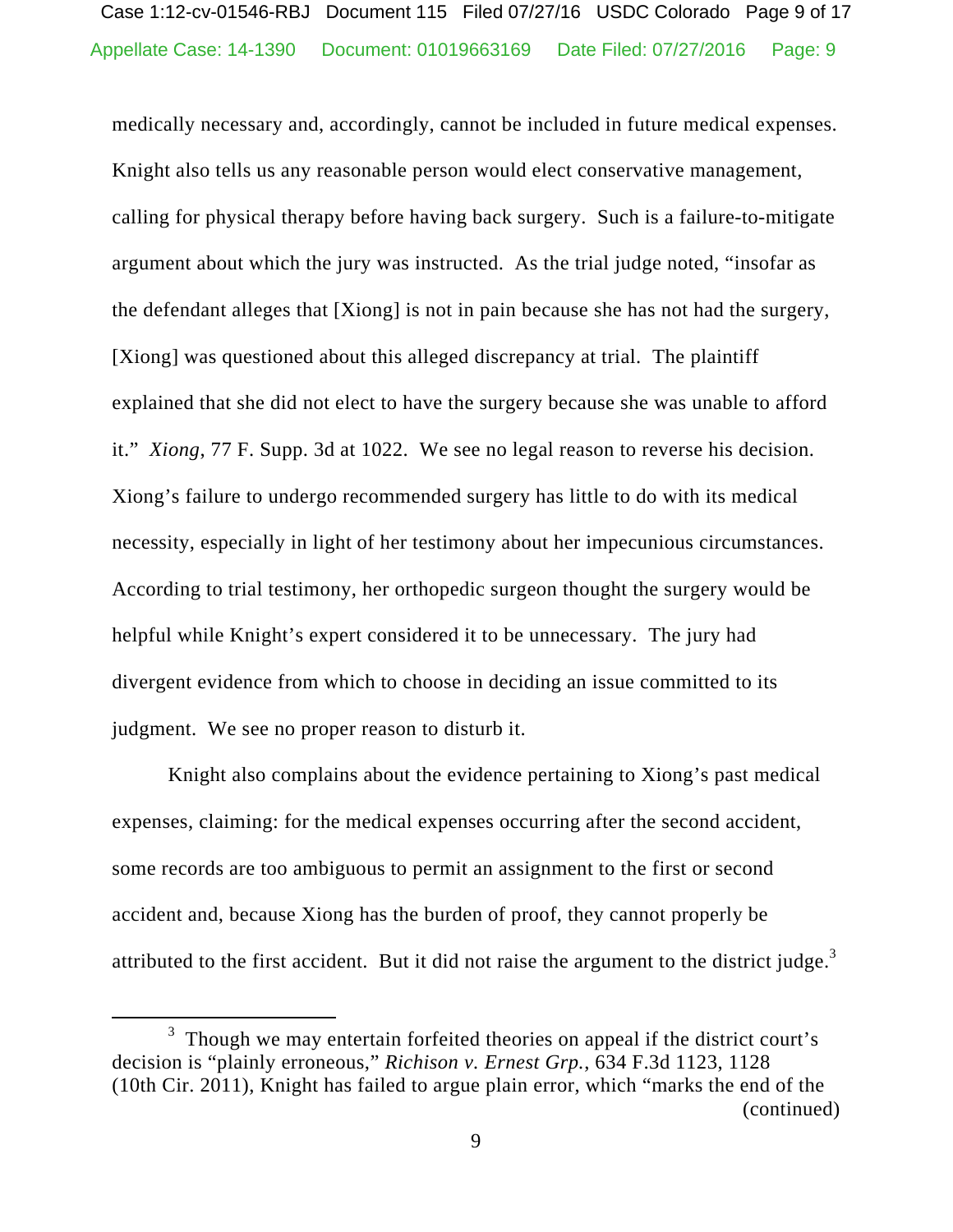*See Richison v. Ernest Grp*., 634 F.3d 1123, 1128 (10th Cir. 2011) ("[I]f the theory simply wasn't raised before the district court, we usually hold it forfeited."). Aplt. App. Vol. 2 at 323–25.

In challenging the district court's decision regarding the post-trial Facebook photographs, Knight argues it should have been granted a new trial because the "new evidence" shows Xiong's vitality and physical condition to be inconsistent with her trial testimony. To obtain a new trial based on newly discovered evidence, "the moving party must show: (1) the evidence was newly discovered since the trial; (2) the moving party was diligent in discovering the new evidence; (3) the newly discovered evidence was not merely cumulative or impeaching; (4) the newly discovered evidence is material; and (5) that a new trial with the newly discovered evidence would probably produce a different result." *Dronsejko v. Thornton*, 632 F.3d 658, 670 (10th Cir. 2011) (internal quotation marks omitted). The district judge correctly found the "new evidence" to offer little support for Knight's

road" for an argument not presented to the district court, *Folks v. State Farm Mut. Auto. Ins. Co*., 784 F.3d 730, 741 (10th Cir. 2015) (internal quotation marks omitted).

Knight complained only, and without elaboration, about the jury's failure to apportion damages between the first and second accidents despite being instructed to do so. Aplt. App. Vol. 1 at 148–49. The forfeiture issue aside, Knight does not provide sufficient reason to believe the jury did not follow its instructions on apportionment. Instead, it calls on us to engage in undifferentiated speculation — the \$268,000 award *must* mean the jury did not reduce any of Xiong's damages with the second accident in mind. Xiong testified to having removed from the medical-expense exhibit any expenses pertaining solely to the second accident. Admittedly, her testimony requires a somewhat of leap of faith and there is good reason to be skeptical. A jury might well be persuaded to reject it, but it was not beyond the pale for it to do otherwise. There was no abuse of discretion by the trial judge, even on merits of the issue.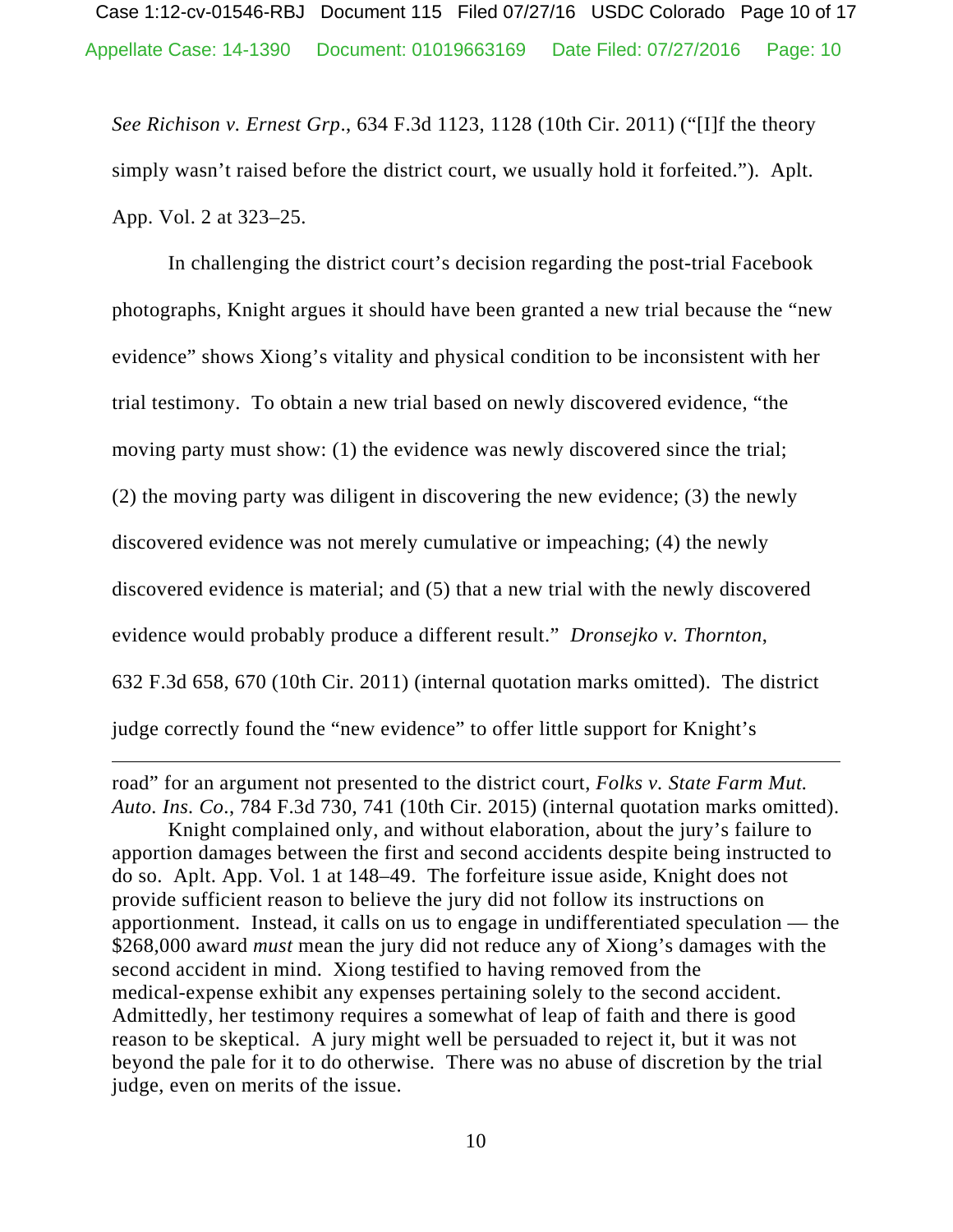argument and comes too late even if it could be said to contradict Xiong's claims. Indeed, it could have been discovered before trial. Knight credibly claims a lack of knowledge about Xiong's Facebook page (her name was misspelled) until her cousin posted a photograph of them together after the trial. But that affords Knight cold comfort; the photographs are ambiguous at best and, at worst, immaterial. The meat of Knight's "new evidence" is the report of the private investigator it neglected to hire until after it moved for a new trial. The district judge found no reason for Knight's delay in having Xiong surveilled at any point before or during trial when it surely would have been relevant. We agree. Whether this omission was a tactical decision or oversight, it was hardly diligent. There was no abuse of discretion.

#### **B**

"We review a district court's decisions on the admission or exclusion of evidence . . . for abuse of discretion." *Prager*, 731 F.3d at 1054. "A district court abuses its discretion when it renders an arbitrary, capricious, whimsical, or manifestly unreasonable judgment." *Ralston v. Smith & Nephew Richards, Inc*., 275 F.3d 965, 968 (10th Cir. 2001) (internal quotation marks omitted). We will reverse the district court's decision "only if the court exceeded the bounds of permissible choice, given the facts and the applicable law in the case at hand." *United States v. McComb*, 519 F.3d 1049, 1053 (10th Cir. 2007) (internal quotation marks omitted). Rule 403 permits relevant evidence to be excluded if its probative value is substantially outweighed by a danger of unfair prejudice. Fed. R. Evid. 403.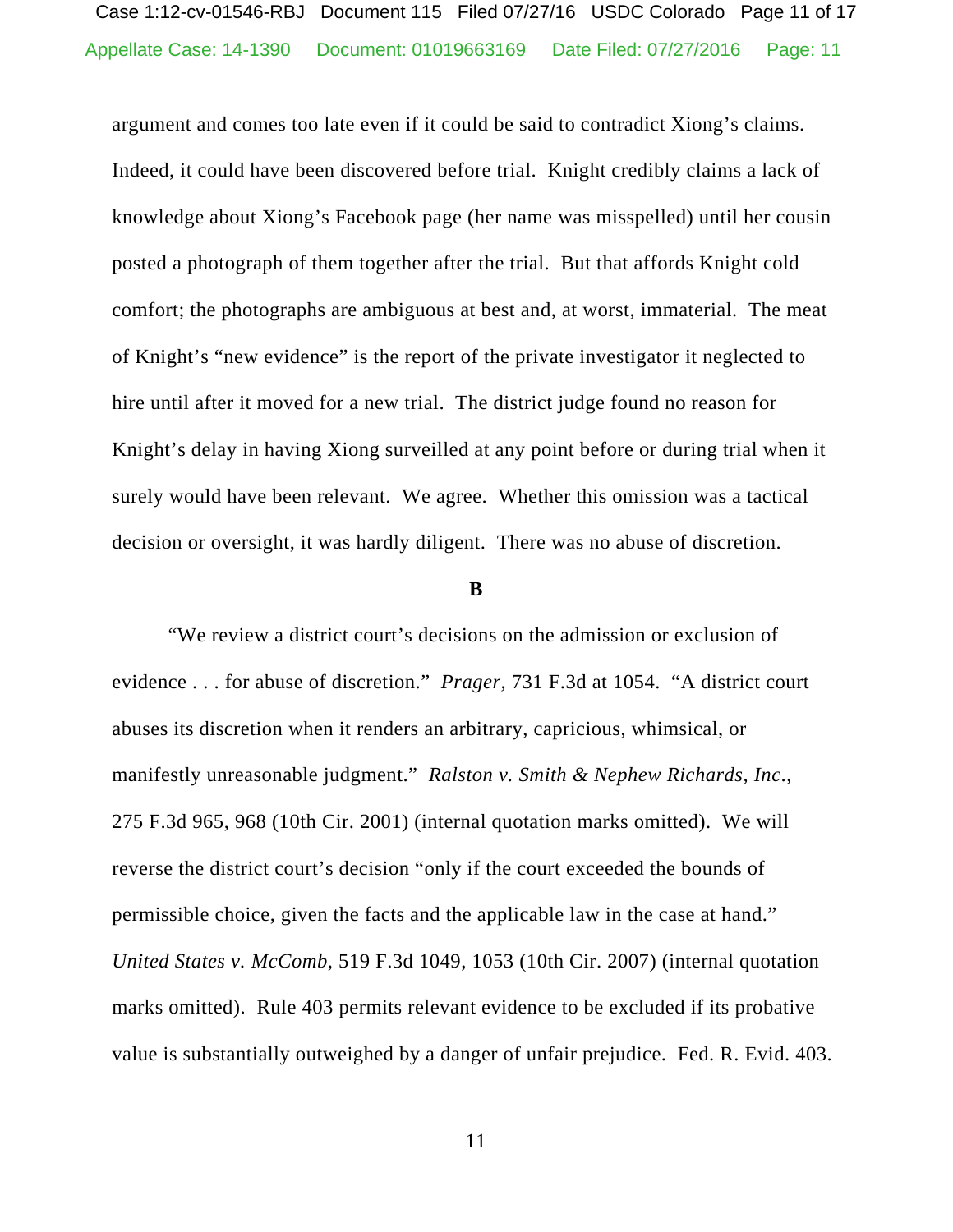As an initial matter, Xiong argues this issue was not adequately presented to the district court because the district judge excluded the second lawsuit on an objection to Knight's opening statement, which was not the introduction or presentation of evidence. In our reading of the colloquy, though, it is clear the district court proscribed the subject matter of the second lawsuit on a wholesale basis for the remainder of trial and did not limit its ruling to the lawsuit's mention in the now-completed opening statement. *See* Aplt. App. Vol. 2 at 279–81. Knight nevertheless insists the second lawsuit is relevant and the district court abused its discretion. We disagree. In the colloquy, Knight's ultimate justification for getting into the second lawsuit was to show Xiong was a "suit filer," which is, in essence, an admission that Knight sought the precise prejudicial effect Xiong argued would pollute the jury's consideration. The district court was well within its discretion to keep such contaminating details away from the jury, and cannot be said to have "exceeded the bounds of permissible choice" in this case. *See McComb*, 519 F.3d at 1053.

#### **III**

 Under Colorado law, a plaintiff who "serves an offer of settlement in writing" more than fourteen days before trial that is rejected by the defendant, and "the plaintiff recovers a final judgment in excess of the amount offered, the plaintiff shall be awarded actual costs accruing after the offer" to be paid by the defendant. Colo. Rev. Stat. § 13-17-202(1)(a)(I). Such an award is mandatory and nondiscretionary in many respects. *Scholz v. Metro. Pathologists, P.C*., 851 P.2d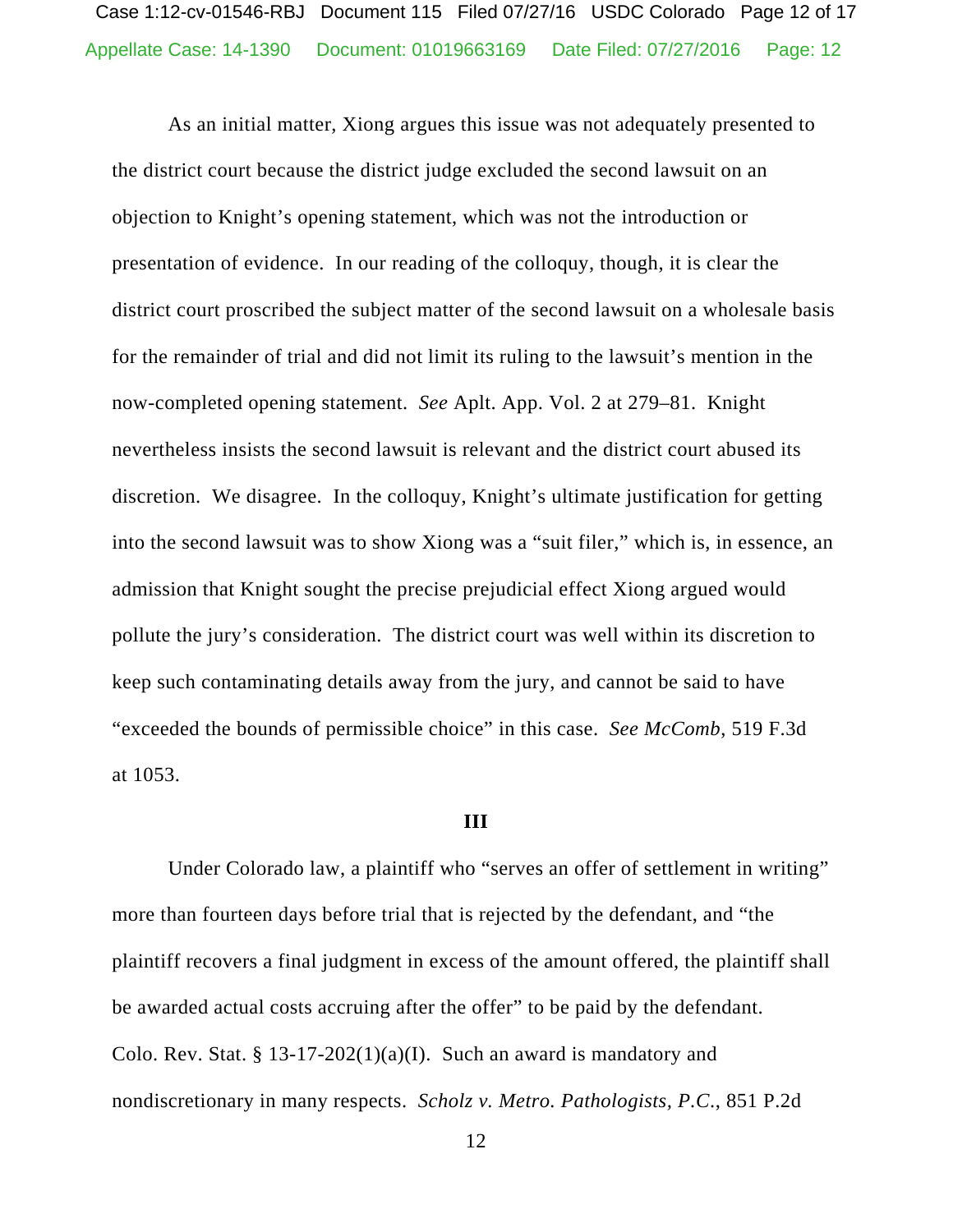Appellate Case: 14-1390 Document: 01019663169 Date Filed: 07/27/2016 Page: 13 Case 1:12-cv-01546-RBJ Document 115 Filed 07/27/16 USDC Colorado Page 13 of 17

901, 910 (Colo. 1993). Colo. Rev. Stat. § 13-17-202 applies in diversity actions and is not preempted by the federal rules. *Garcia v. Wal-Mart Stores, Inc*., 209 F.3d 1170, 1176–79 (10th Cir. 2000). The statute does not require any particular form for an "offer of settlement" and an offer need not be expressly entitled "settlement offer." *Dillen v. HealthOne, LLC*, 108 P.3d 297, 301 (Colo. App. 2004). A denial of costs is normally reviewed for an abuse of discretion, but we review a nondiscretionary interpretation of a state statute regarding costs de novo. *See Stauth v. Nat'l Union Fire Ins. Co.*, 236 F.3d 1260, 1263 (10th Cir. 2001).

 In addressing Xiong's motion for actual costs, the trial judge could find no enumerated standard for what the Colorado statute contemplates an "offer of settlement" to be, and concluded counsel's statement was not a settlement offer because it did not solicit an acceptance, it backwardly stated in passive voice he has been given authority to settle for \$675,000, and it did not request Knight's counsel respond to the settlement figure while there is an express invitation to discuss his position on mediation.

Reliance on counsel's failure to solicit an acceptance may be an inappropriate contract-law principle as here applied. *See Centric-Jones Co. v. Hufnagel*, 848 P.2d 942, 946 (Colo. 1993) (Section 13-17-202 "invokes a special statutory process spelled out in clear and unambiguous language which can and should be enforced without grafting contract principles onto it."). But the other bases for the denial are valid — the use of passive voice and counsel's juxtaposition of an invitation to respond about mediation with no invitation to do anything about the "demand."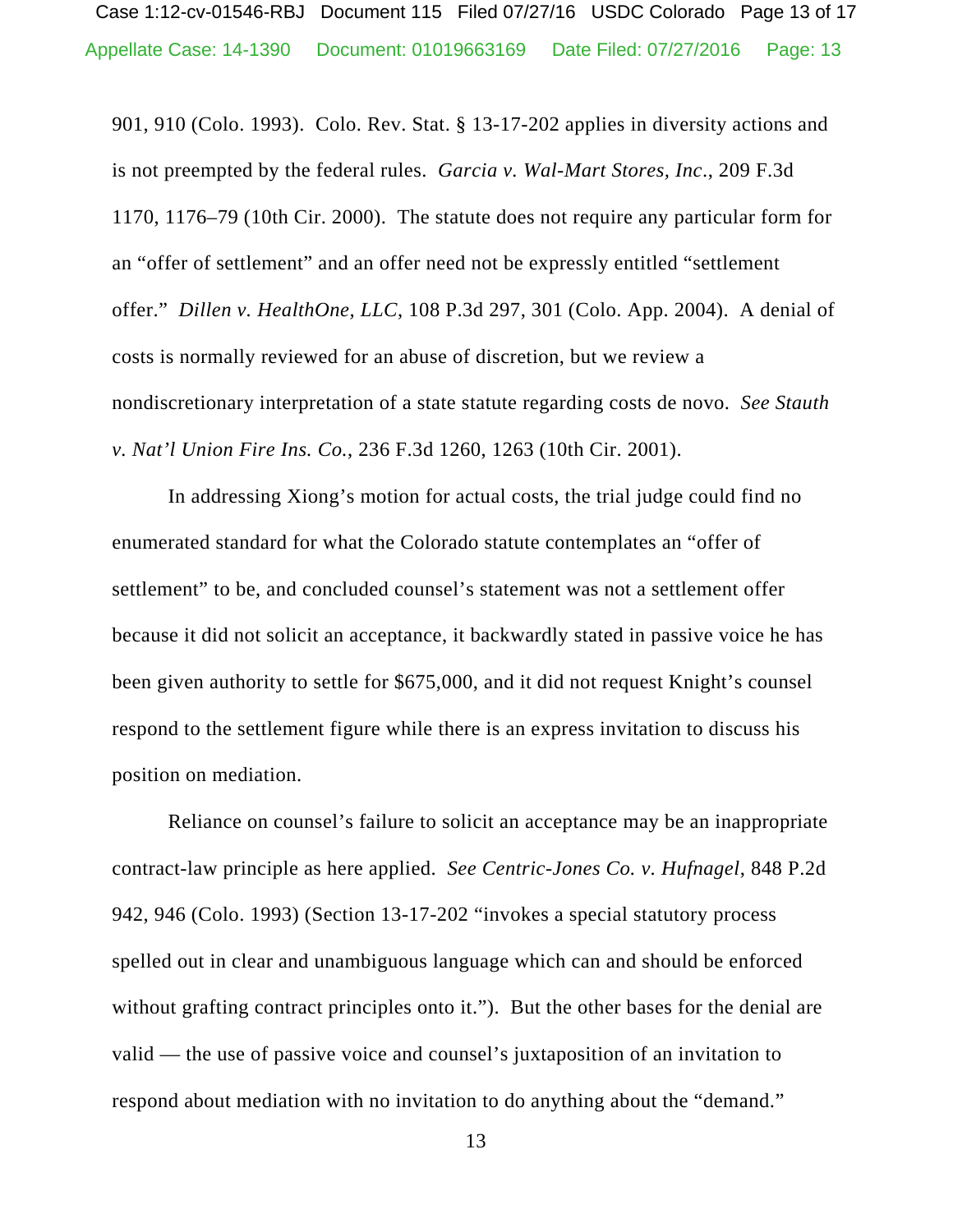*See Sumerel v. Goodyear Tire & Rubber Co*., 232 P.3d 128, 133 (Colo. App. 2009) (even where unequivocal language suggests an offer is intended, such language cannot be viewed in isolation from other language). To be sure, the email is ambiguous, but the district judge applied the plain meaning of "offer" to the letter in accordance with Colorado law. *See Hufnagel*, 848 P.2d at 947 (holding offers under the statute should be construed with their ordinary meaning as a "matter of plain statutory interpretation").

Xiong argues the judge's analysis is tantamount to requiring specific language or formalities where the statute imposes none, but "that does not mean that any mention of a demand constitutes an *offer of settlement*." *Xiong*, 77 F. Supp. 3d at 1028 (emphasis in original). The judge's discussion about passive voice does not amount to the imposition of an extra-statutory requirement. To the contrary, it asks a potent question: Was there an offer? Do the words suggest a genuine offer or merely a carefully crafted illusion? Is the putative offer firm or is it only an invitation to further negotiate? Dealing with uncertainty is one of the greatest challenges facing a judge or jury. The ambiguity of the email cries out for careful analysis and context matters. In the end and in the aggregate, the trial judge considered it too ambiguous to qualify as an offer. Counsel's statement that he had authority to make a settlement demand for a stated amount is not the same thing as actually making one, particularly in the context presented here. *See Yeiser v. Ferrellgas, Inc*., 214 P.3d 458, 463 (Colo. App. 2008) ("[T]he offer of settlement must be sufficiently definite to allow the plaintiff to weigh the risks and benefits of the offer against the judgment that may be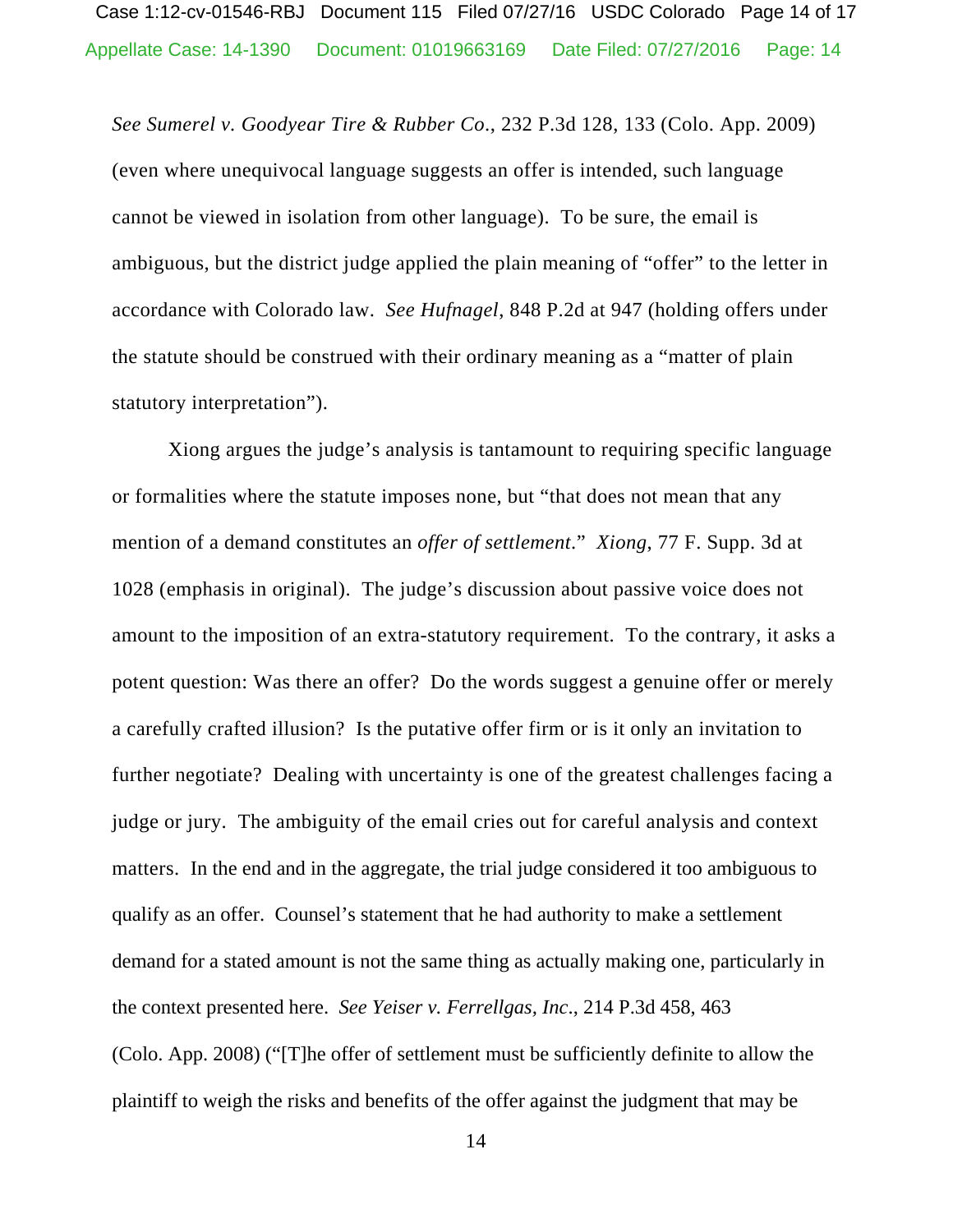Appellate Case: 14-1390 Document: 01019663169 Date Filed: 07/27/2016 Page: 15 Case 1:12-cv-01546-RBJ Document 115 Filed 07/27/16 USDC Colorado Page 15 of 17

obtained." (internal quotation marks omitted)), *reversed on other grounds by* 247 P.3d 1022 (Colo. 2011). The relevant statute may impose no particular form or language for a settlement offer, but it does require a genuine offer. We cannot say the trial judge's analysis was erroneous. Clear language deployed in simple, declarative sentences might have made all the difference. Aside from the generic assertion that formalities not contained in the statue are forbidden, Xiong cites no authority suggesting the trial judge's interpretation of the statute is unsound. We see no reason to reverse.

#### **IV**

We affirm in all respects.

Entered for the Court

Terrence L. O'Brien Circuit Judge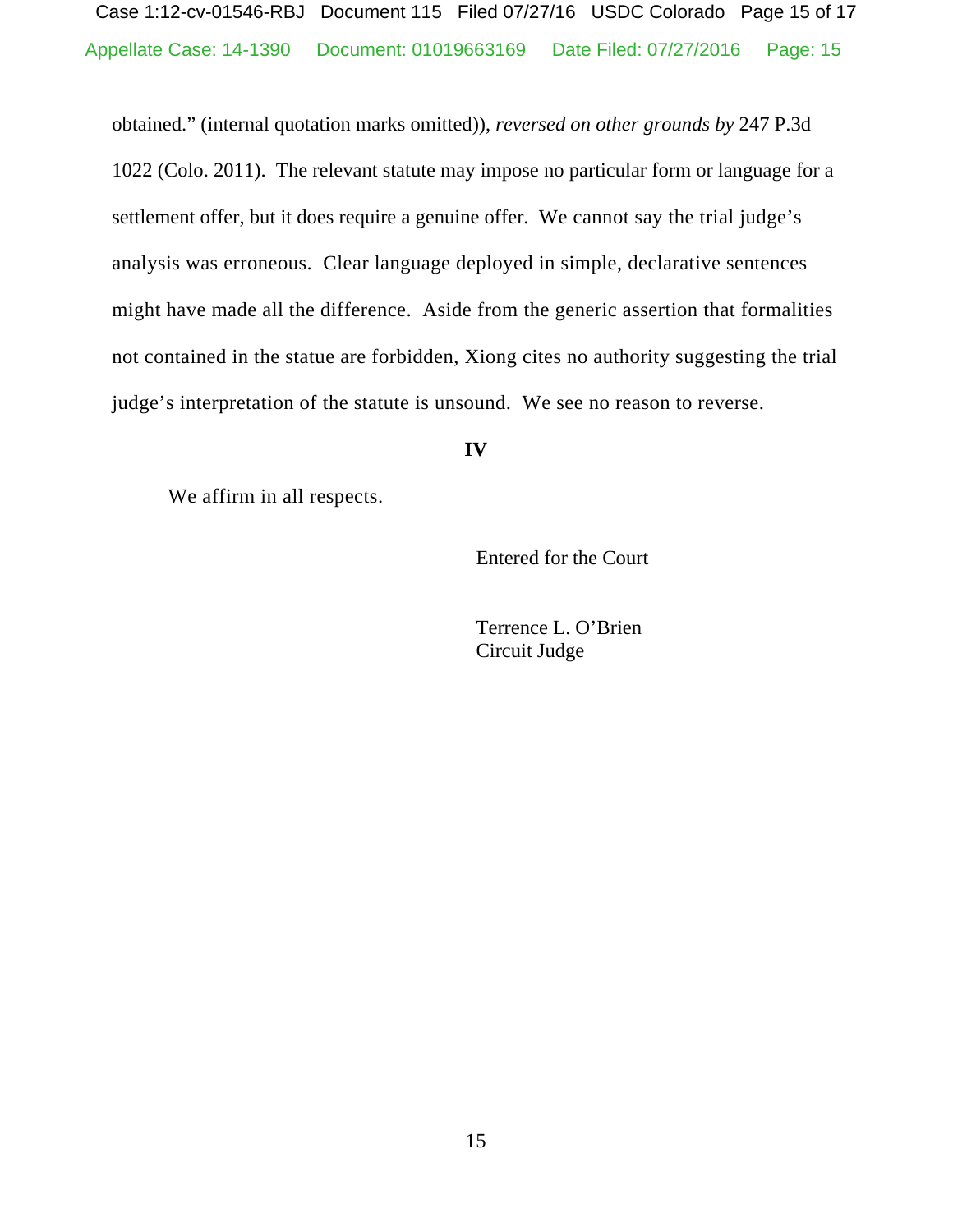Case 1:12-cv-01546-RBJ Document 115 Filed 07/27/16 USDC Colorado Page 16 of 17

Appellate Case: 14-1390 Document: 01019663170 Date Filed: 07/27/2016 Page: 1

## **UNITED STATES COURT OF APPEALS FOR THE TENTH CIRCUIT OFFICE OF THE CLERK**

Byron White United States Courthouse 1823 Stout Street Denver, Colorado 80257 (303) 844-3157

Elisabeth A. Shumaker Clerk of Court

July 27, 2016

Chris Wolpert Chief Deputy Clerk

Ms. Kathleen M. Byrne Mr. Paul E. Collins Treece Alfrey Musat Ms. Lauren M. Getsie 633 17th Street, Suite 2200 Denver, CO 80202

Mr. C. Todd Drake Hershey Decker 10463 Park Meadows Drive Lone Tree, CO 80124

Mr. Michael P. Kane Mr. Michael L Nimmo Hillyard, Wahlberg, Kudla, Sloane & Woodruff 4601 DTC Boulevard, Suite 950 Denver, CO 80237

# **RE: 14-1390, 15-1035, Xiong v. Knight Transportation** Dist/Ag docket: 1:12-CV-01546-RBJ

Dear Counsel:

Enclosed is a copy of the order and judgment issued today in this matter. The court has entered judgment on the docket pursuant to Fed. R. App. P. Rule 36.

Pursuant to Fed. R. App. P. Rule 40, any petition for rehearing must be filed within 14 days after entry of judgment. Please note, however, that if the appeal is a civil case in which the United States or its officer or agency is a party, any petition for rehearing must be filed within 45 days after entry of judgment. Parties should consult both the Federal Rules and local rules of this court with regard to applicable standards and requirements. In particular, petitions for rehearing may not exceed 15 pages in length, and no answer is permitted unless the court enters an order requiring a response. If requesting rehearing en banc, the requesting party must file 12 paper copies with the clerk, in addition to